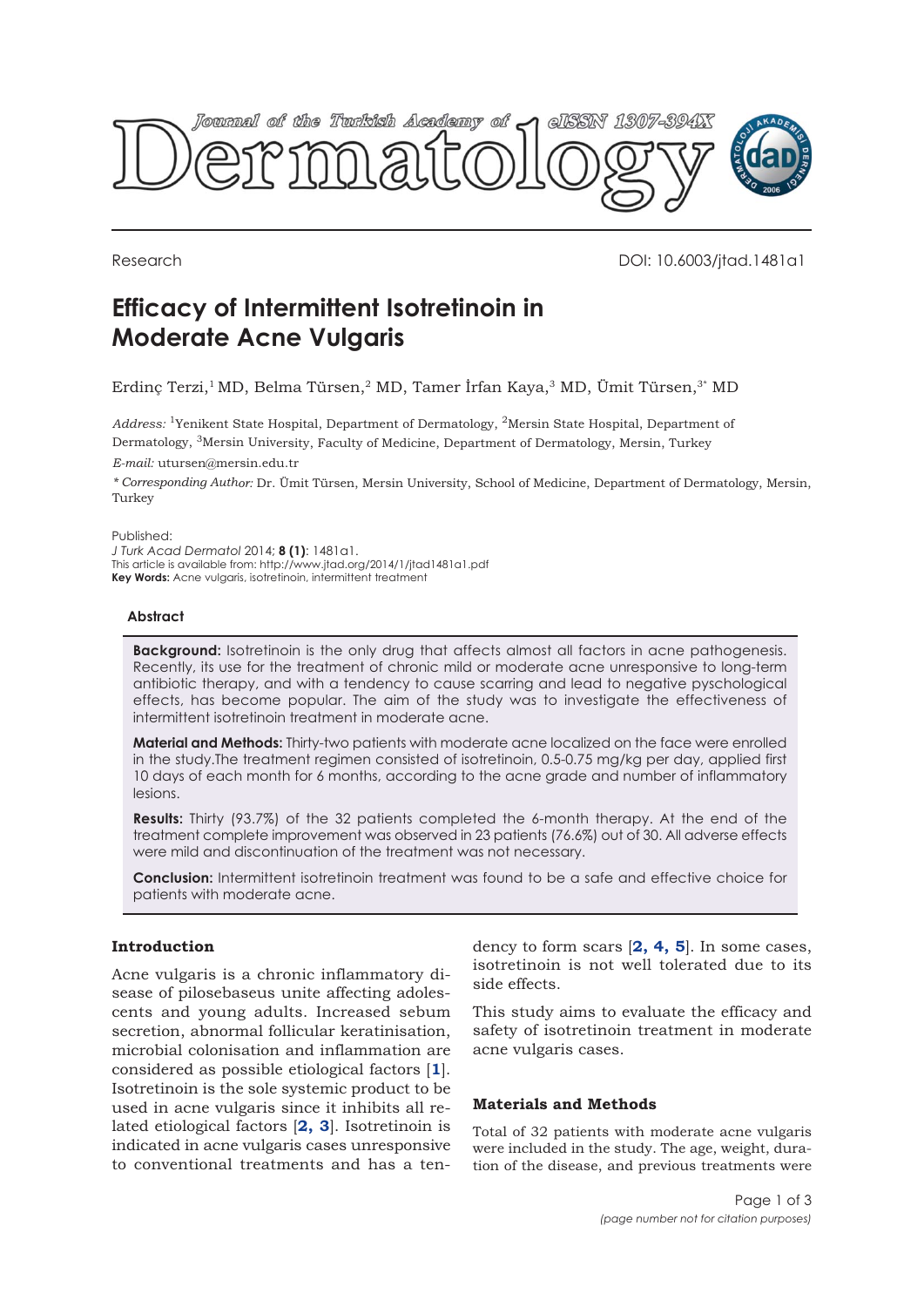recorded prior to the study. Leeds grading scale [**5**] was used for acne grading. Our patients' grades were between 1 and 1.5 Leeds grading score, thus were considered as moderate acne vulgaris cases. Patients received isotretinoin (Roaccutane®, Roche, Basel, Switzerland), 0.5-0.75 mg/kg/day, during the first 10 days of each month for 6 months. They underwent montly examination with respect to clinical improvement, acne grades and side effects.

Liver function tests (ALT, AST, GGT, ALP) and lipid profile (total cholesterol and triglyceride) were realized before treatment and at monthly followups. Pregnancy test was taken by female patients and patiens were advised to use birth control methods during treatment and for 3 months after treatment.

# **Results**

Totals of 32 patients, 18 females (56.25%) and 14 males (43.75%), were included in our study. Mean age was 20.4±4.5. Thirty patients (93.75%) out of 32 completed the 6 month study. Cumulative dose of isotretinoin was 42.65±5.28 mg/kg. Clinical improvement was detected in 23 patients (76.6%) out of 30 at the end of the 6-month treatment. Three patients (10%) exhibited partial improvement. No improvement was observed in 4 patients (13.4%) at the end of the 6-month treatment. No side effect leading to the discontinuance of the treatment was recorded. Side effects observed during the study were showed in table (**Table 1**).

# **Discussion**

Isotretinoin is indicated in treatment-resistant, nodular and nodulocytic acne treatment. It is the sole agent affecting all etiological factors of acne [**2, 3**]. It causes a decrease in the diameter of sebaceous glands and sebum production by 90% and therefore it is considered to be the sole sebostatic agent [**6, 7**]. In addition, it preventes comedo for-

**Table 1.** Side Effects Observed During Intermittent Isotretinoin Treatment

| <b>Side Effect</b> | Number of<br><b>Patients</b> | Percentage |
|--------------------|------------------------------|------------|
| Cheilitis          | 30                           | 100        |
| Acne activation    | 24                           | 80         |
| Dry skin           | 8                            | 26.4       |
| Myalgia            | 3                            | 10         |
| Headache           |                              | 3.3        |
| Nose bleeding      |                              | 3.3        |

mation, decreases the colonization of *P. acnes* and exhibitis anti-inflammatory action [**2, 3, 8**]. Antibiotics are the first choice of treatment in moderate acne cases. Long-term antibiotic treatment causes growth of resistant bacteria in the skin of patients with acne vulgaris [**9**]. Scar formation is observed due to late onset of the action of conventional treatments leading to slow elimination of inflammation [**10**]. Scar formation was reported to cause social phobia, depression, anxiety, tendency to suicide [**11, 12, 13**]. Isotretinoin decreases the rate of scar formation due to its early action.

The isotretinoin treatment is to be initiated at the dose of 0.5-1 mg/kg/day and the cumulative dose of 120-150 mg/kg is to be attained during the 4-6 month treatment in acne vulgaris cases [**14**]. A recurrence is observed in 20% of patients at the end of the 4- 6 month treatment and therefore a second isotretinoin treatment cycle recommended [**2, 15, 16**].

The intermittent isotretinoin treatment is indicated in mild and moderate acne vulgaris cases. *Goulden* et al administered intermittent isotretinoin, 0.5 mg/kg/day, in 80 patients with moderate acne vulgaris unresponsive to conventional treatments for 1 week every 4 weeks over 6 months period [**17**]. They reported that total acne score and the number of lesions were significantly decreased, treatment was well tolerated and no side affect besides mild cheilitis was observed in 68 patients (88%) out of 75 patients, who completed the treatment [**17**].

*Kaymak* and *İlter* administered intermittent isotretinoin, 0.5-0.75 mg/kg day, for 1 week every 4 weeks over a 6 month period and reported that complete remission was attained in 34 patients (82.9%) out of 41 patients, who completed the treatment and that no side effect leading to the discontinuance of the treatment occurred [**18**].

In our study, intermittent isotretinoin was applied, 0.5-0.75 mg/kg/day, in the first 10 days of each month during 6-month period period in 32 patients with moderate acne vulgaris. Total remission in 23 patients (76.6%) and partial remission in 3 patients (10%) was attained out of 30 patients completing the study while no remission was observed in 4 patients (13.4%). No side effect leading to the